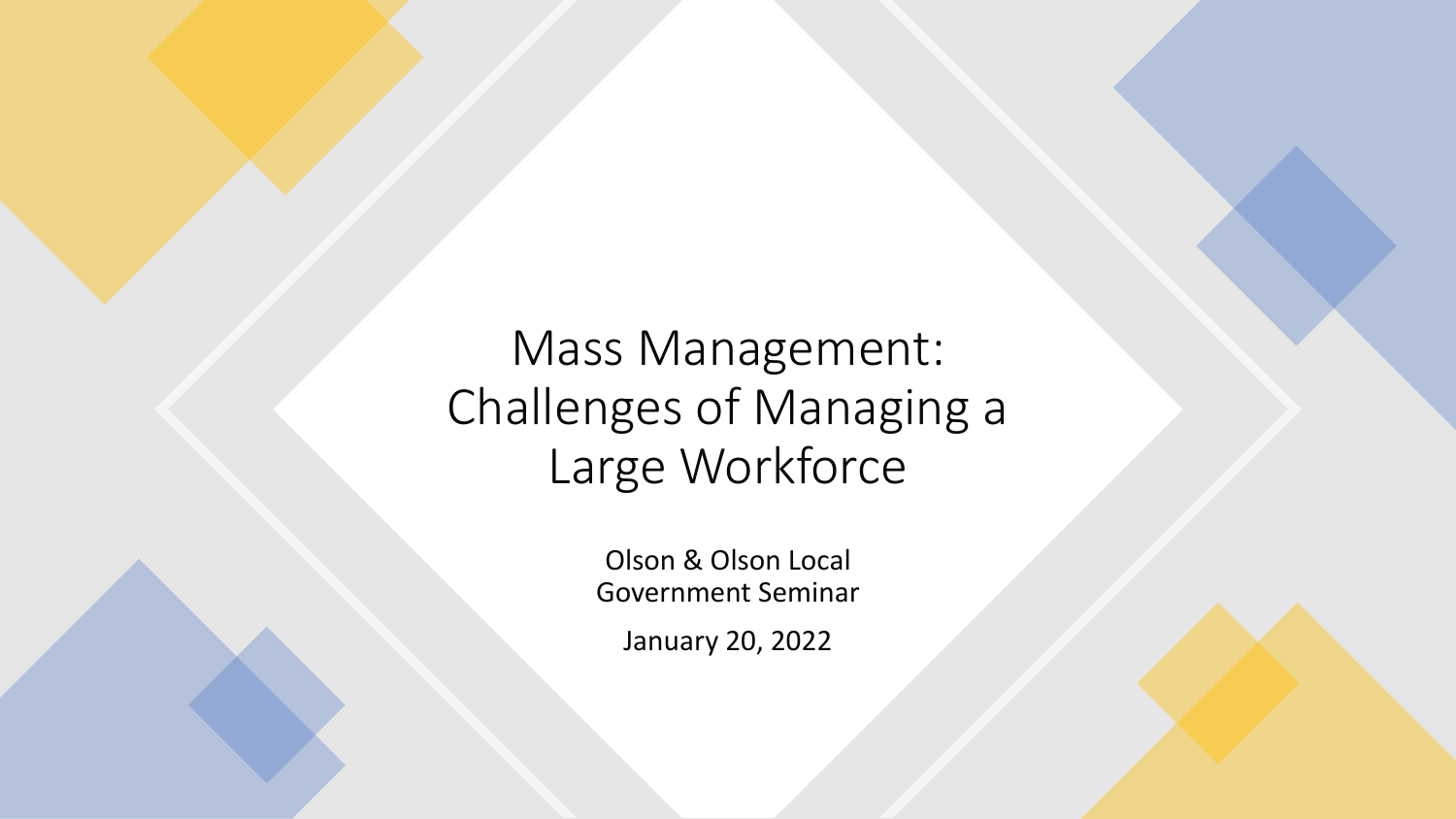#### **HCAD**



- 1.8 million parcels
- Budgeted for 650 employees
- Professional and Administrative staff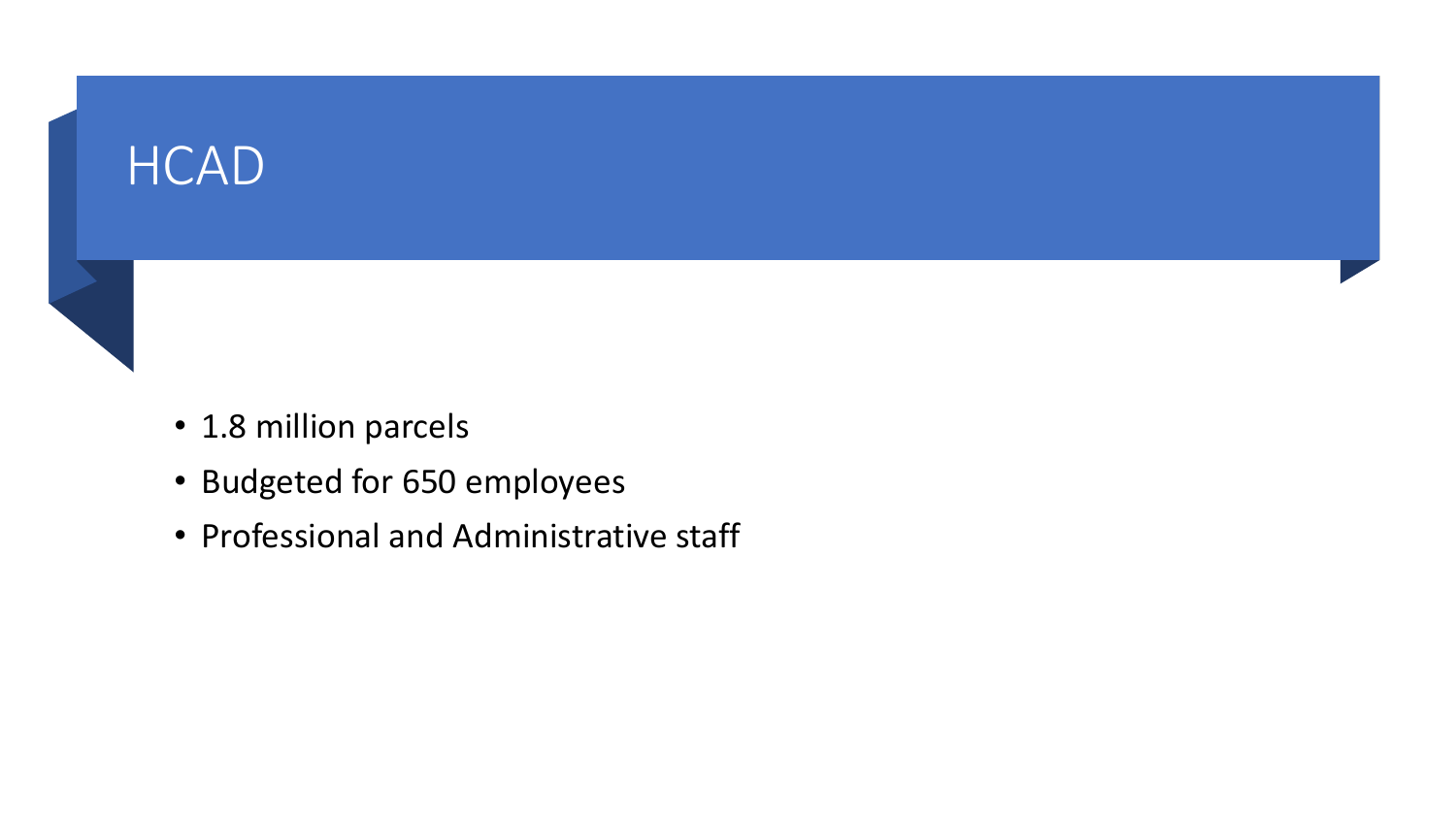# Houston Chronicle's Top Workplaces

- HCAD Large organization 2017 to 2021
- 2021 number 9
- Staff engagement is first step
- The number 1 company cited transparency as top goal
- Work towards a common mission
- Company culture
- Create a value system rather than a bunch of don't do rules
- Happy employees are more productive and hold themselves more accountable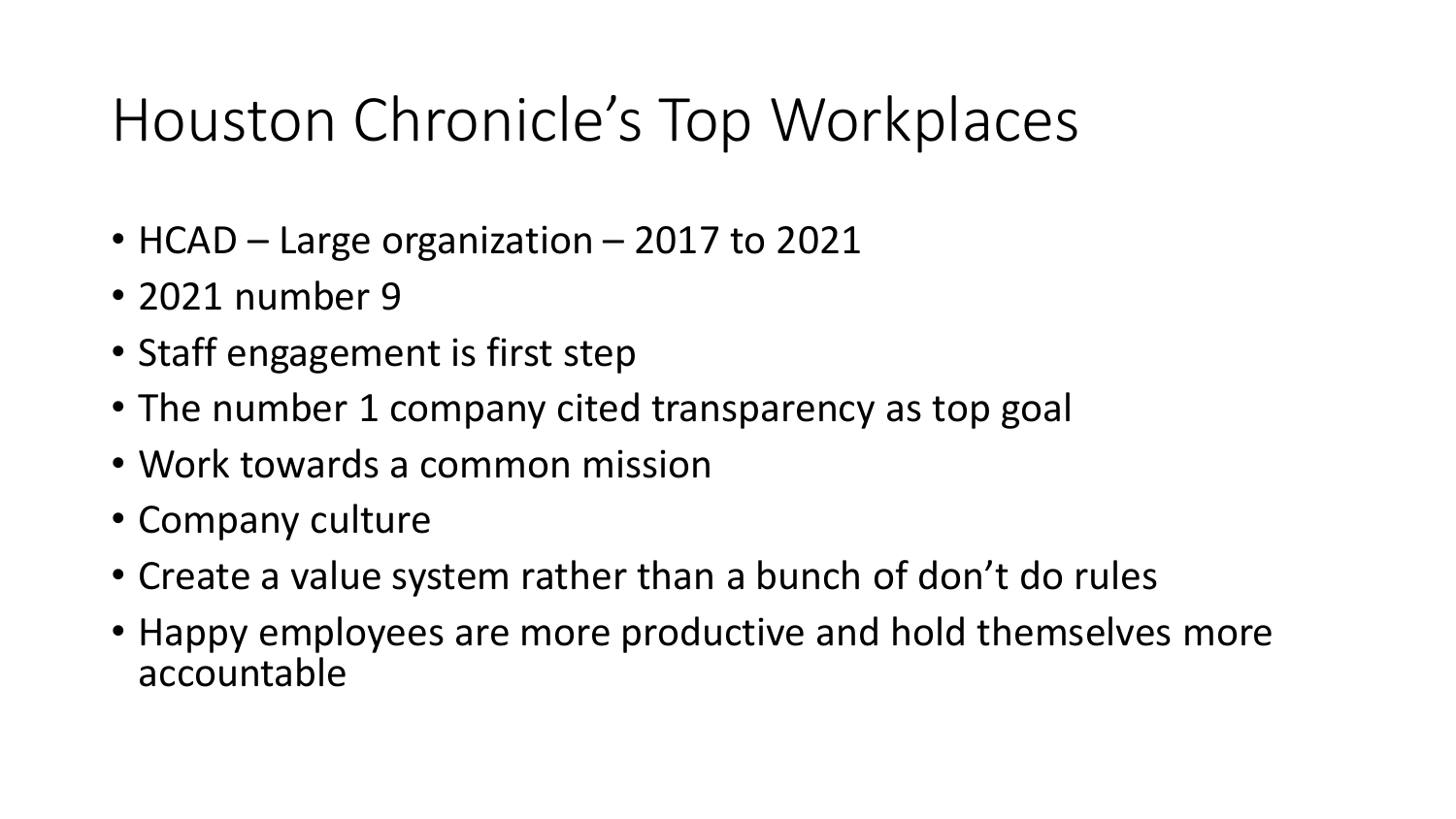# Live your values

- Constant focus on values
- Not just words on a wall or website
- If you don't, they are meaningless
- Provide and explain purpose
- Constant communication
	- Town halls
	- State of the company
	- Operational updates
	- Clear goals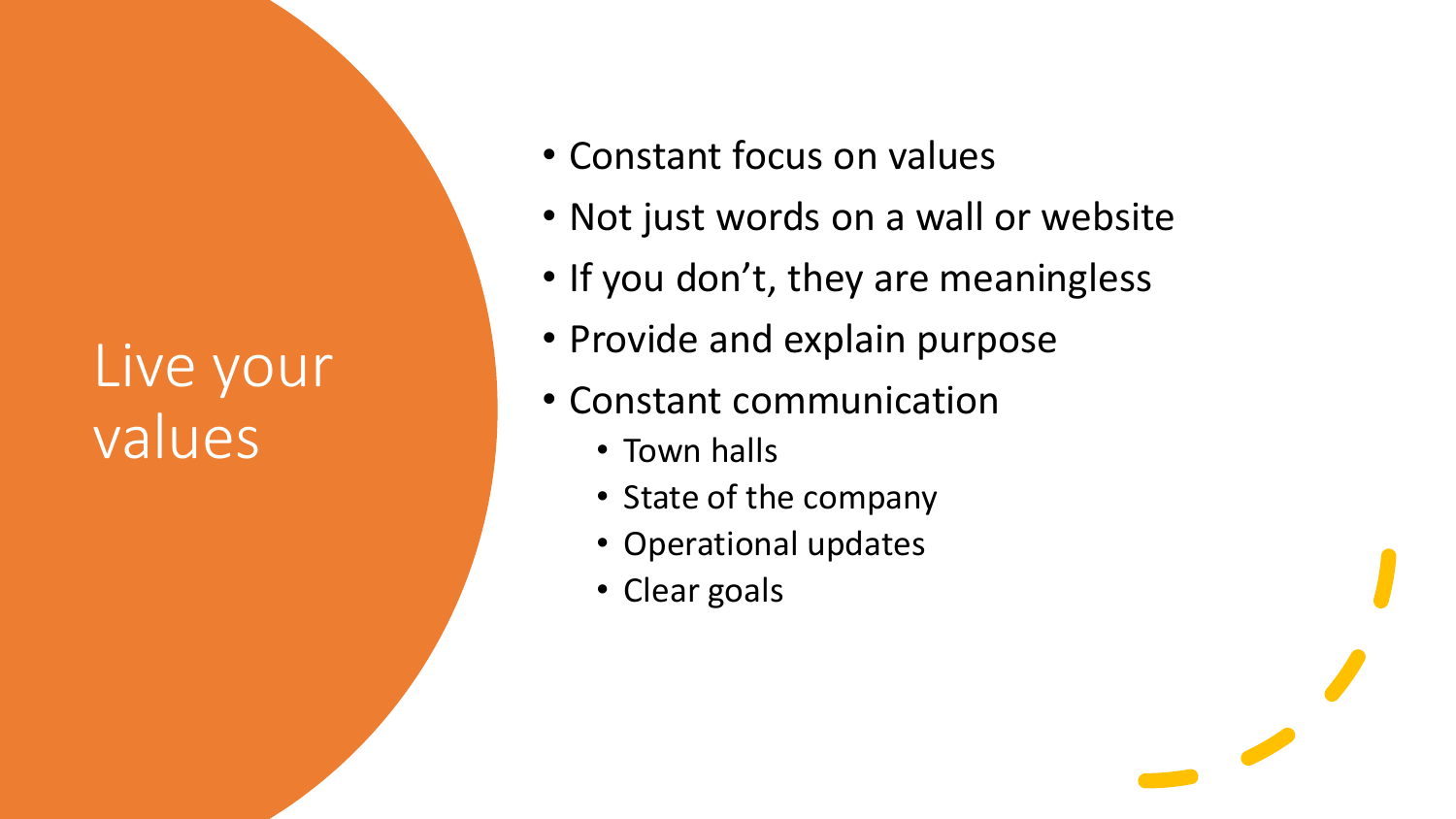What are your company values?

- HCAD
	- First class customer service
	- Accountability
	- Innovation
	- Integrity
	- Collaboration
	- Respect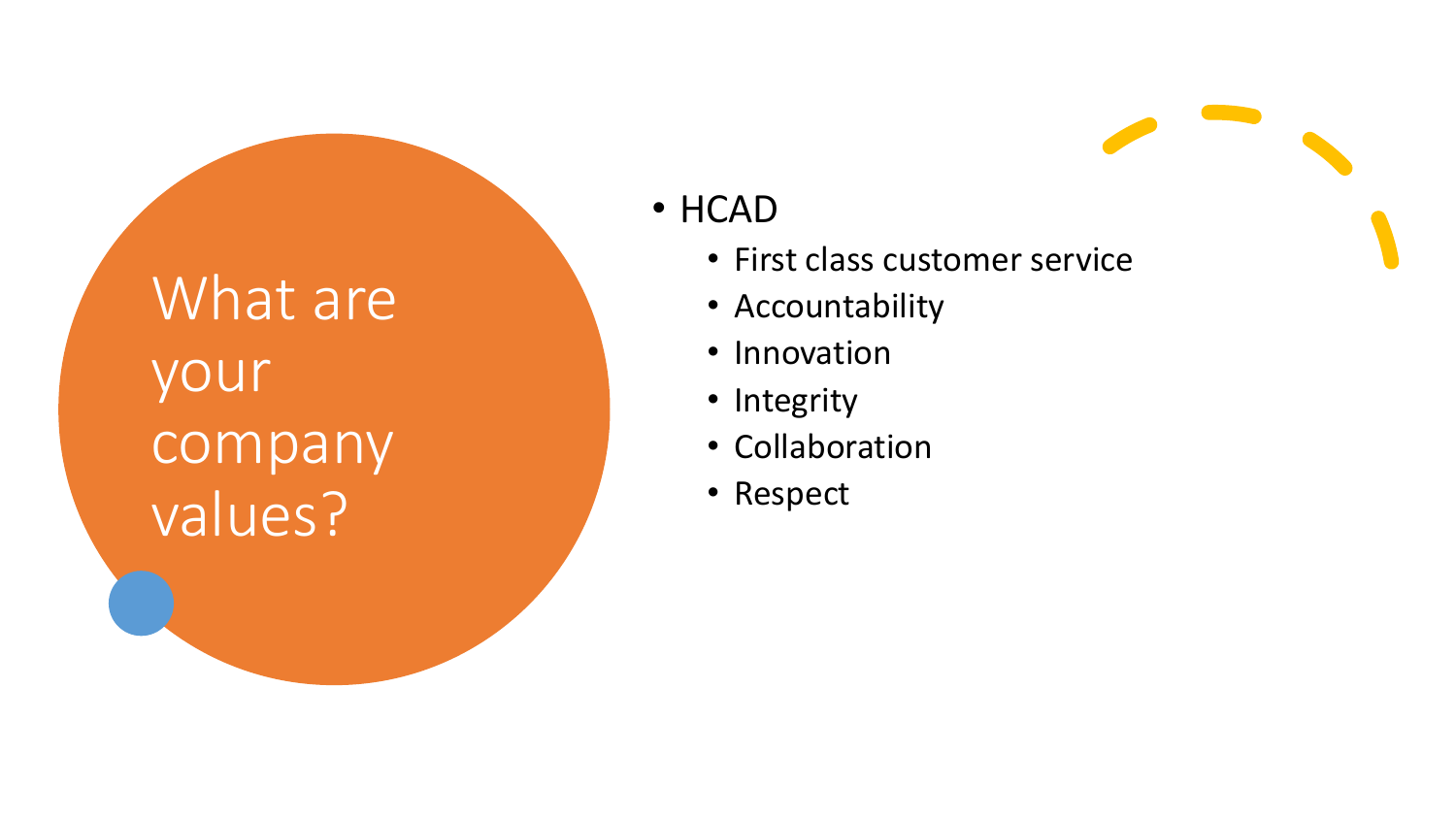## Where does failure begin?

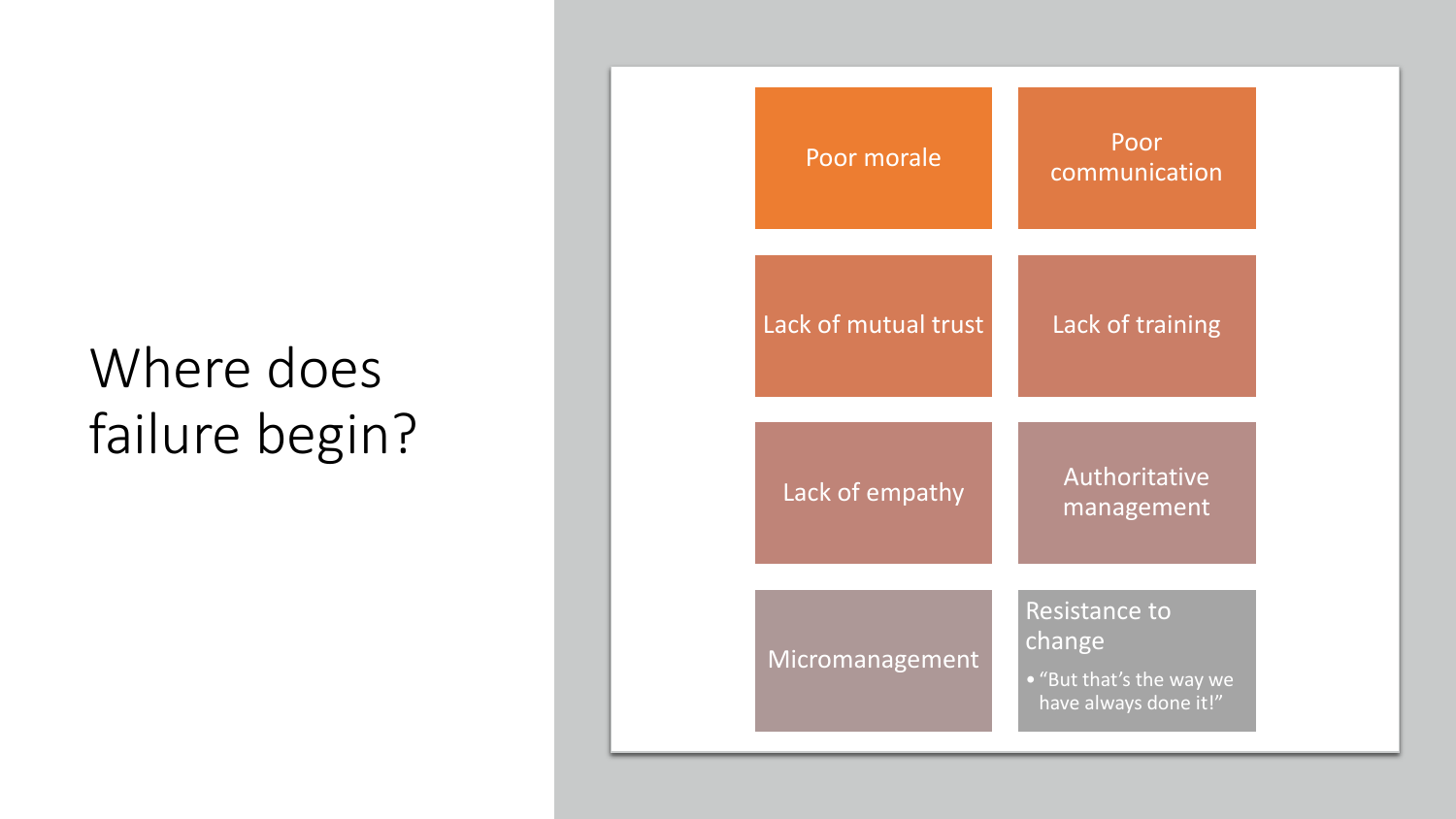# Leadership goals

- Humility, Humility, and more Humility
- Group success individual accountability
- Trust
- Communication keep staff informed
- Decentralized command empower front line supervisors
- Emotional Intelligence
- Empathy
- And oh yea, humility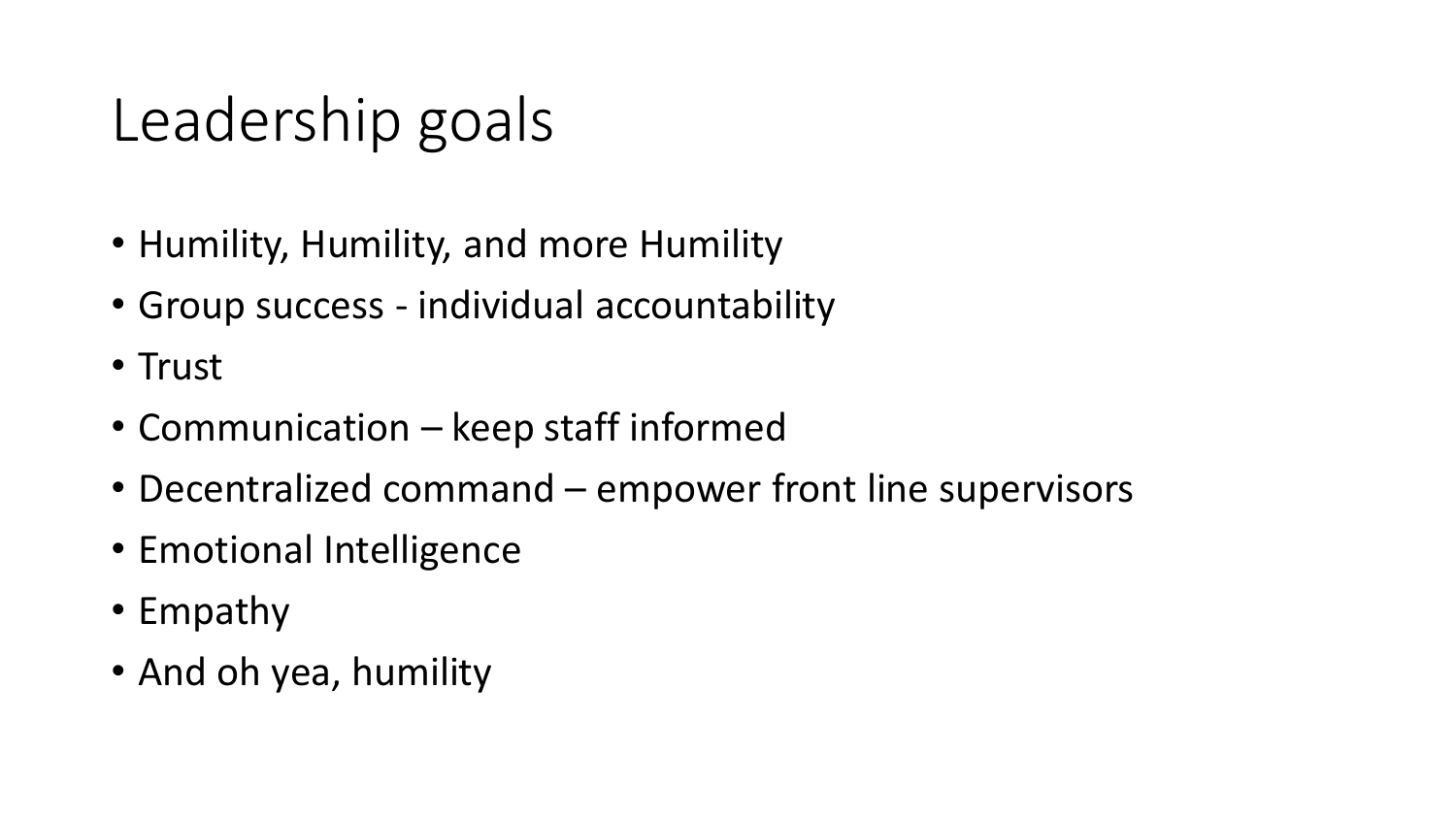## Invest in your leaders

- The congrats and good luck method…
- Executive coaching
- 360 reviews
- Team building
- New leader buddy
- New supervisor/manager training